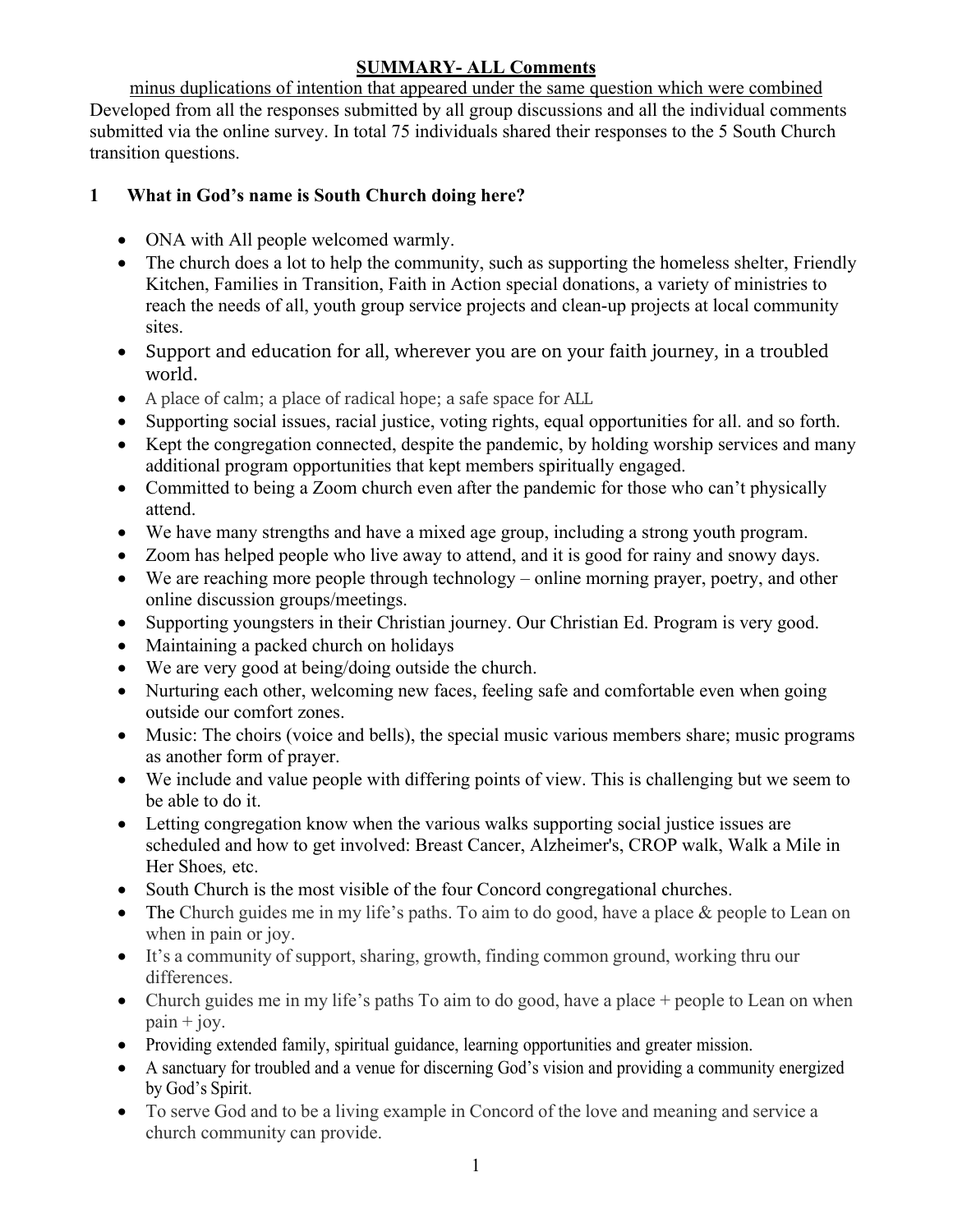- We are here to follow in the footsteps of Jesus Christ, and to serve our Lord. To proclaim the good news of the Bible to ourselves and to others. To celebrate the fact that we strive to be non-judgmental, and to accept people of all religions, creeds, races, sexual identities.
- To give a place of community and hope to people who need it, whether they realize it or not.
- The Racial Justice focus is a positive church wide effort.
	- o The opposite was shared by a participant "Justice and the focus for justice doesn't resonate for me. Eradicate the critical race theory; it should not be spoken from the
- pulpit".<br>• We do help our community and it helps me grow my faith and try to be more kind.
- To form the kind of community in the Holy Spirit that no worldly community can be, and to enact that good news as mission, and proclaim that good news as into a broken world.
- Continue extending an extravagant welcome (as Jesus would), by putting the love of God in action.
- To form the kind of community in the Holy Spirit that no worldly community can be, and to enact that good news as mission, and proclaim that good news as into a broken world

### **2 What do I need from South Church?**

- Sharing worship. Inspiration. Connecting with the community of worshipers. Serving community.
- Spiritual guidance and community
- Spiritual inspiration and spiritual growth challenges and support. Share the daily devotional readings from the national UCC
- The feeling of warm welcome that is always here for everyone.
- MUSIC The choirs (voice and bells), the special music various members share. New and lively music also some traditional music.
- Sense of community. Missing the connection with others in our church, due to some being on Zoom, some at 8 AM others at 10 AM worship services. Also miss fellowship hour.
- Improve our sound system
- More opportunities of intergenerational gatherings (post Covid). Offer child care for all church activities not only for worship services.
- Need dynamic engaging activities for children/youth including service projects.
- The church to be vigilant about Covid, masks, and back to the Zoom if safer.
- An organization chart of the various South Church groups/ministries, Council, etc., and how to get involved in them, attend their meetings, volunteer to serve on them, etc.
- Some more creative worship services.
- Bible studies. Maybe one that looks at different versions and helps us select a bible.
- There needs to be a strong voice from the church of love and justice.
- It feels like we are in a fragile place with the uncertainty of Jed's illness. Will it hold us back? Will it make us stronger?
- Men's Retreat. It needs to be offered again, it's an important time of support for men.
- Reconnection in person at church, in Fellowship Hall after church and so forth.
- A retiree group about getting ready for retirement.
- It's my family.
- I love routine in Church Services makes me feel peaceful + at home. Joy of learning, joy of meeting + getting to know others. Chance to help others.
- I need shorter sermons, shorter  $+$  more(?) relevant. Talk about today's struggles(?), fears, worries on our journey.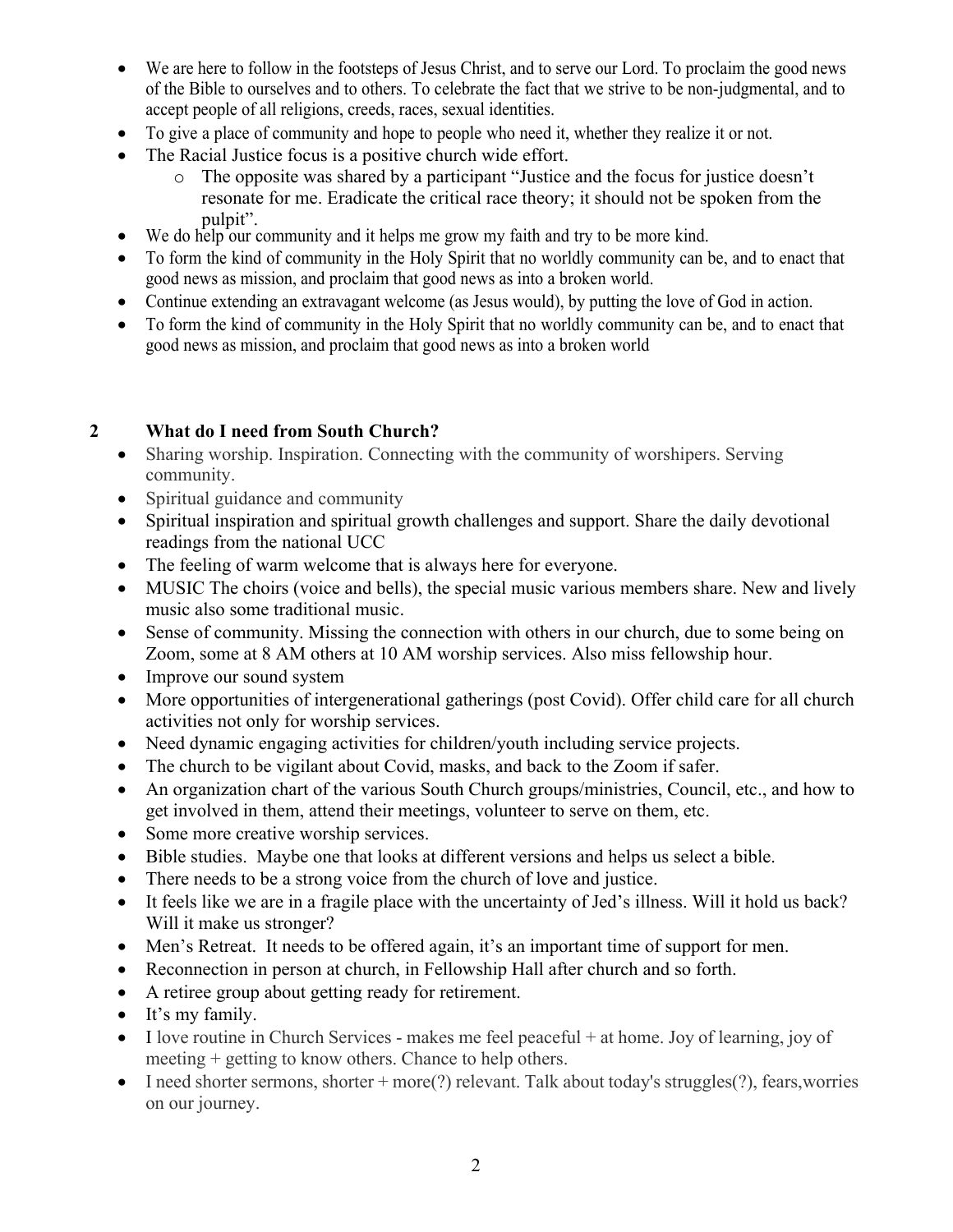- I need to be reminded that I am beloved by God and called to serve God's purposes. I need community, support, comfort, challenge, acceptance.
- To be inspired, not to hear politics.
- I need more opportunities to volunteer within the church and the community. God is everywhere, but the feeling is often more palpable when we gather together as one body within the actual structure that is South Church.
- MORE ORGAN MUSIC!
- I need to hear intelligent and inspiring sermons that deepen my understanding of the faith, music that lifts my spirit and touches my soul, and a friendly and loving community where all are welcome.
- Justice and the focus for justice doesn't resonate for me. "I'm a 'love' person and using the word justice feels too political. While I am impressed with the work of the Racial Justice group, it is not what I want from church."

# **3 Who lives in our (or your) neighborhood?**

- Support our immigrant and refugee neighbors social/educational support needs
- Our neighbors are an increasingly diverse group of people in aga, ethnicity, sexual orientation and gender identity, family types and religious preferences. People who need help.
- South Church needs to:
	- o Identify specific ways South Church members can help.
	- o Pre pandemic- HHH residents were supporting the tutoring of ESL
	- o The volunteer program of support for ESL/citizenship involving many South Church members has been rewarding to all. It was stopped by Covid and has not yet been resumed.
- Support refugees and immigrants in Concord area.
	- o Continuing to support Becky Field's work raising awareness and interacting with immigrants and refugees in concord and beyond.
- Outreach to our local and larger neighborhood:
	- o Cookout to those around the church would be a friendly gesture not a membership drive!
	- o Carol on Main Street during Holiday Midnight Madness, identifying as SCC, address and worship hours
	- o A Family Fun Day for the neighborhood
	- o Sunday afternoon community concerts.
- Participate in things in the community and represent South Church-- wear our South Church tshirts. (Talking about our church amongst strangers can feel too "evangelical" or forceful.)
- Faith in action has been difficult during the pandemic. It has been had to mostly collect money rather than asking the congregation to engage in activities.
- We used to help with hands-on projects during community service days. It seems we did more in the past Due to the pandemic, we are struggling to do that as effectively now.
	- o We need more parent involvement when the youth groups are active in community service projects.
- Reach out to the mental health community
- Reach out actively to the transgender community (David Reynolds supports that community through his work and volunteered to assist in that outreach).
- Work with more with Family Promise, like we did last summer.
- Female Charitable Trust and Relief Society
- Carlos seemed to be well connected to the community and opened new avenues for outreach. Where are we missing those connections? We need to be more visible in the community.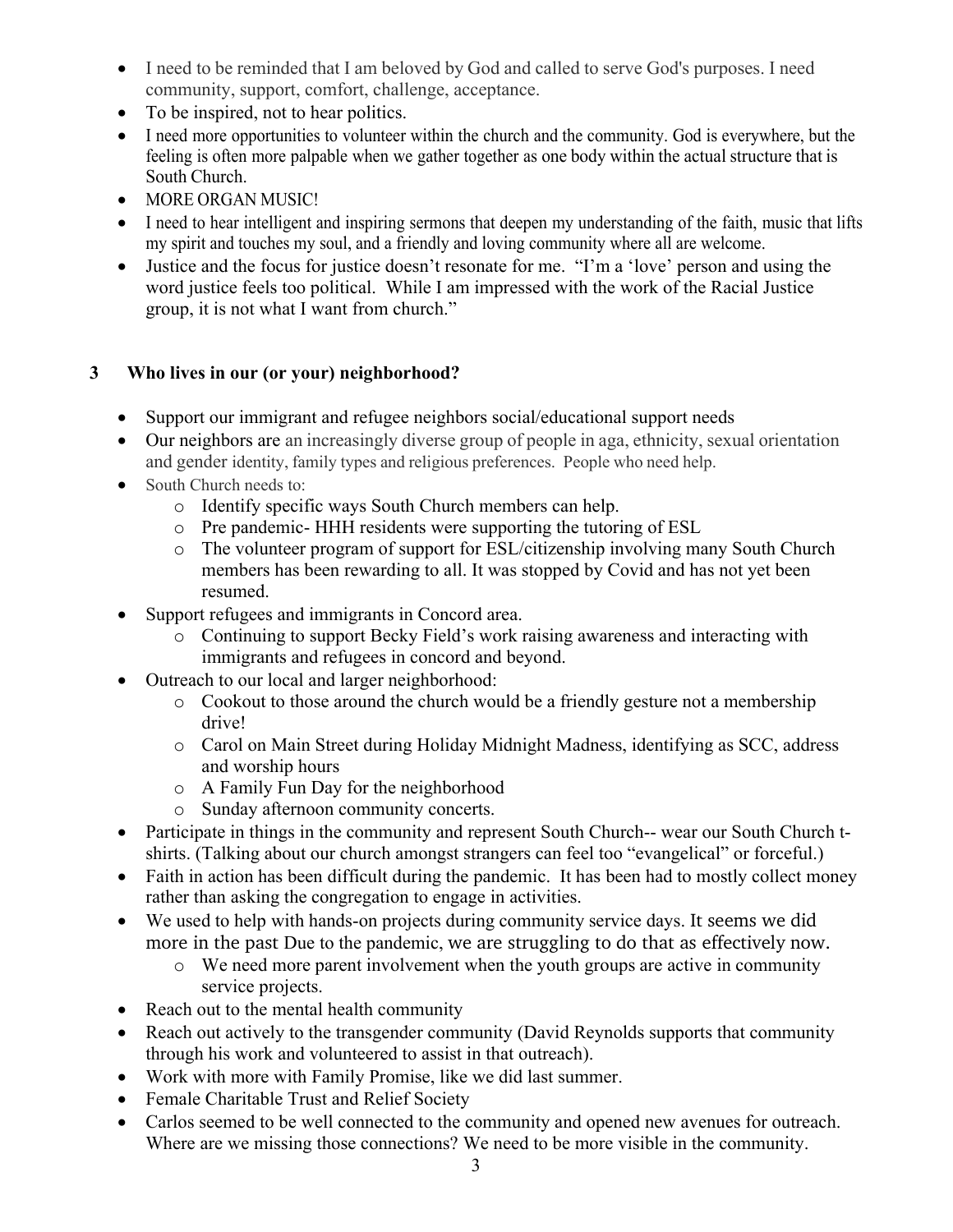- We need the spark, the energy that Carlos incited in all worship and activities with our South Church family.
- Retirement community bordering immigrant settlers.<br>• Sinful humans (all of us), caught in sinful systems
- 
- Is South Church still active in the Greater Concord Interfaith Community group?
- Rent our church facilities to more groups like AA?
- ALL God's people. It would be nice to engage a more robust/expansive/diverse community of neighbors
- Countless people in need. Especially those living in poverty and oppression. The homeless people, the immigrants; people who are not respected simply because they are different.
- Learn about other faith communities (e.g. Muslims, and local Afro-American congregations) by partnering with them…similar to what we do with Temple Beth Israel. We could exchange child care during their holy days as we have with the Temple.
- An increasingly diverse group of people in aga, ethnicity, sexual orientation and gender identity, family types and religious preferences. People who need help
- Everybody. We should continue to make explicit overtures of welcome to everyone.

### **4 Where are we stuck?**

- We're not stuck.
- Since Winter Homeless shelter ended, no singular church wide mission outreach focus. We needed to take on another hands-on active community project that needs people to support it.
- It will be hard to fill Carlos' shoes, more because of who Carlos is, rather than the actual role he was hired to do. We are still in a period of mourning this change. Need a farewell get together with the Pelham Church, congregations meet each other.
- We're not reaching out enough to the neighborhood
- We have no music program for the kids, a children's choir
- We have few all-church gatherings, fun activities for families to engage in after church
- Attendance at Sages/Progressive Dinners has been low
- We have limited inter-generational activities (auction, fair)
- Can we walk the walk? We give money, but can we help with needed tasks?
- If we propose new activities, who is going to do the work? No one signs up.
- Where are all of the 30 year olds? Why is Sunday worship not important to them?
- Asking same people to serve frequently, but not others. Instead provide opportunities to learn more about the work of the various groups and how to volunteer. Perhaps a "fair" type session after the 10AM service, with separate tables for each of the groups and sig- up sheets -well advertised in advance.
- Not enough leadership to organize outreach activities.
- Better communication with members and visitors so that new people know how to join in. A member gave the example that they knew a spiritual practices group existed, but couldn't find when it met or how to join.
- Several expressed concern about Jed's health.
	- o Several groups commented good that Jed set up a book discussion and is open how Parkinson's disease is affected him and what he can do.
	- o The church needs to decide what kind of leader we need and want as we move forward. Is Jed still able to fulfill that role?
	- o What is our long-term plan moving forward?
	- o Is the worship and spiritual life committee helping Jed with services?
	- o How will we know when Jed is limited by his health?
	- o How will we know if he is able to continue in his full capacity?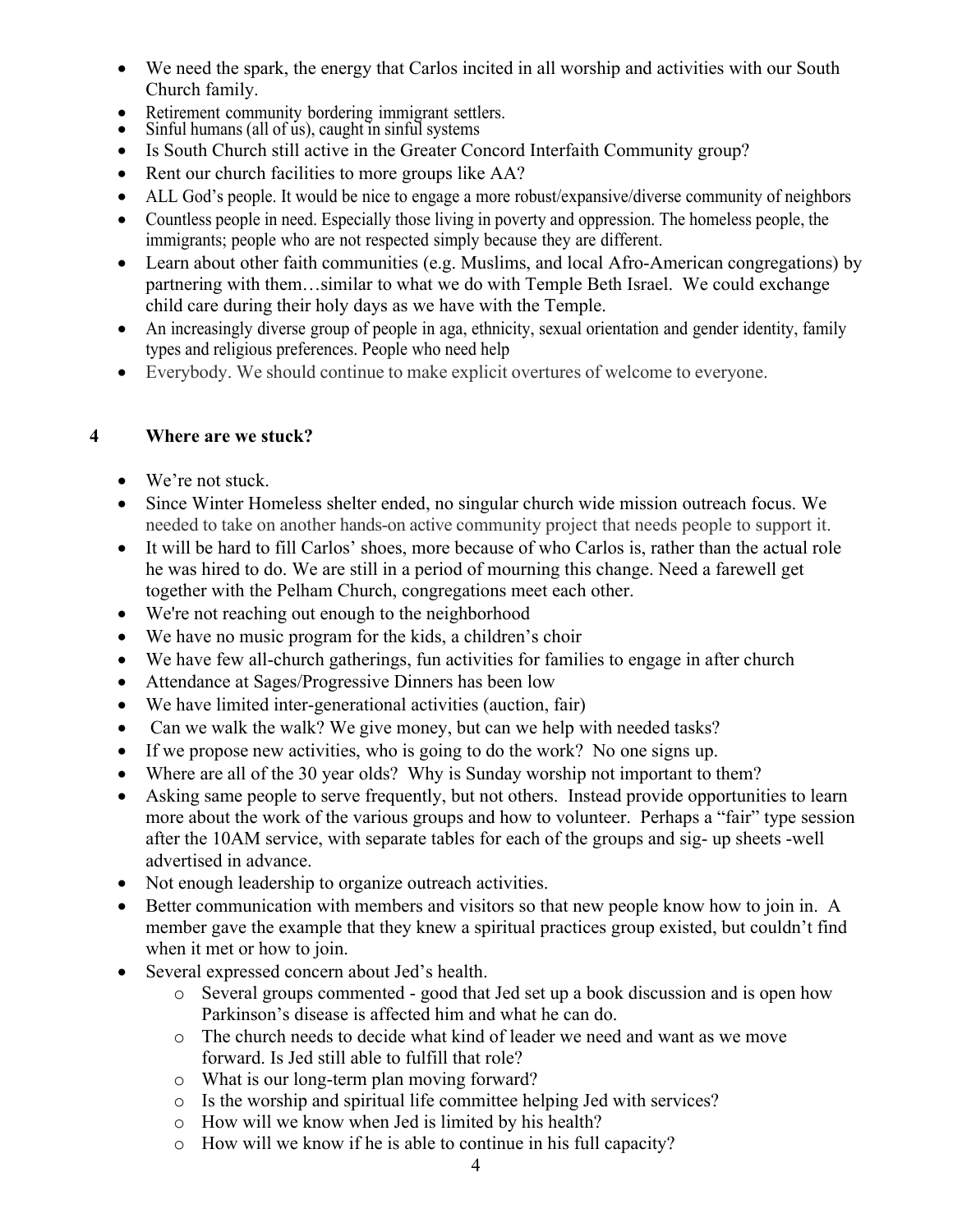- o Is there a possibility of having one new and different pastor?
- Our organ is in need of repair. If the organ was fixed, other groups might be more likely to use it for concerts or community lessons.
- Since we do not advertise in the Concord Monitor anymore, the paper lists the other UCC churches in town but not South Church. This looks like we don't exist.
- Attendance at Sages/Progressive Dinners has been low.
- I feel we need to make sure church members feel they are Needed  $+$  those in mental  $+$  physical stress need to have ministers Visits + others visit
- We are not able to sustain our staff with our budget. As the membership shrinks, our expenses are too high. How can we afford two pastors? We need to think creatively about staffing.
- We need better use of space. Went to a music festival in Portland at a church which rented its space toa music school. The building should be busy and full (barring pandemic times).
- Find a way to make our sanctuary and activities be filled with a collage of people representative of the diversity around us. NH is changing, Concord is evolving, the is beautiful opportunity in this!

## **5 What is God calling South Church to do?**

- Be pro-active in the issues of the day verses eliminating politics from issues.
- Explore what other larger churches are doing to attract younger folks to join us. Why do evangelical churches do better attracting young families?
- Be innovative in our fund-raising projects.
- Don't duplicate what is already being done in the community, but determine what other needs there are. Is there a community organization that could help us identify what needs are out there?
- The easing of the Covid pandemic is a good time to get people together, maybe something with food and/or music.
- Participating in activities like conversations at local coffee shops or visits to local businesses can be a way to engage others outside of the church community.
- Come together and honor our commonalities, building bridges instead of dividing, have common respect for each other, wear our God is still speaking pin more often!
- Plan a light-hearted social time; we've been through a lot these past 20 months
- More growth Spiritually awakening and growing in depth.
- More lively music.
- Become a gun-free building, a racial justice church, advocate against nuclear weapons, environmental justice.
- Consider combining the two services back into one 9:00 service so that we are more united and feel the strength of the entire congregation together, especially after our time apart.
- We need to have an identity and someone who can lead us into that identity.
- Prayer needs to be stressed more as a crucial part of the vision and transition process. We cannot do this with just our wisdom and good intentions. Perhaps the pastors can emphasize prayer as central to the process.
- Is there a way that we can engage the youth to help us discern what we need to say "Yes" to?
- Become a Racial Justice Church
- OUTREACH to ALL: more online, through others and the community, etc. More social media presence. Perhaps the youth can help with it
- Recently people are leaving evangelical churches because they are feeling disenfranchised. Some of these people are moving to mainline churches. How can we attract these folks?